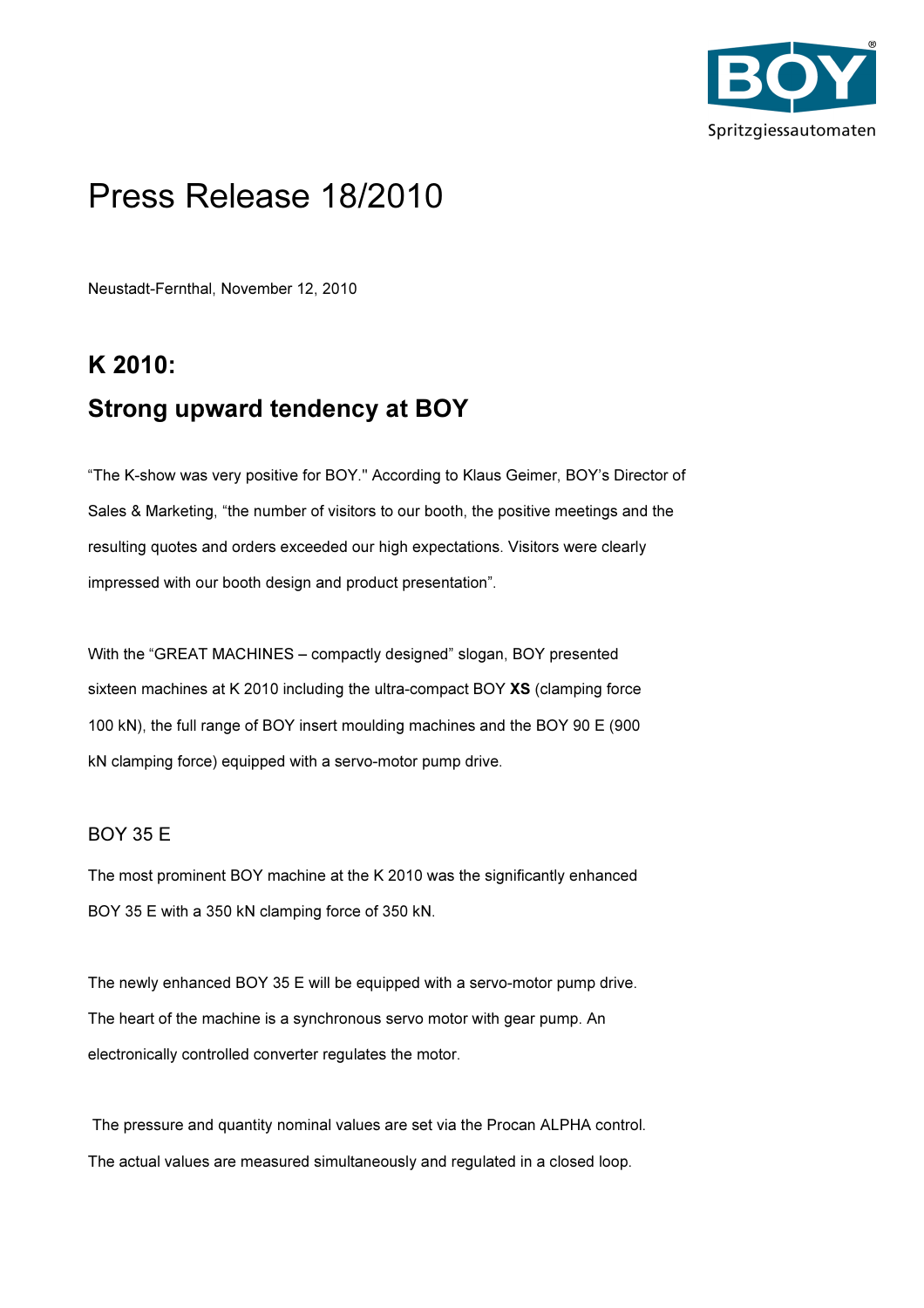

A converter and its special software perfectly execute the complex requirements of a highly dynamic pressure and speed control.

Thus, the pump speed is always matched to the requirements of each cycle step. Between the "end of dosing time" and the "end of cooling time" the motor and pump stand still – using zero energy.

For many applications the energy consumption is so low that additional oil cooling is not required.

Due to its design, the servo motor pump drive has a higher movement dynamic, which leads to shorter cycles and higher part quality. An additional advantage is a significantly lower noise level.

The injection units of the BOY 35 can be swivelled out and therefore reduces the time required to change the plasticizing cylinder and nozzle.

The footprint of the machine was further reduced, so at only 1,9 m<sup>2</sup>, it is the smallest in its class.

Also new to the BOY program are the new BOY 35 E HV, which is designed for parting line injection, and the BOY 35 E VV insert moulding machine. This compact machine for over-moulding insert parts is designed with a footprint of only 1,7 m<sup>2</sup>.

## BOY 55 E und BOY 90 E

Additional machines in the BOY E-series with servo motor pump drive include the BOY 55 E and BOY 90 E with 550 and 900 kN clamping forces respectively.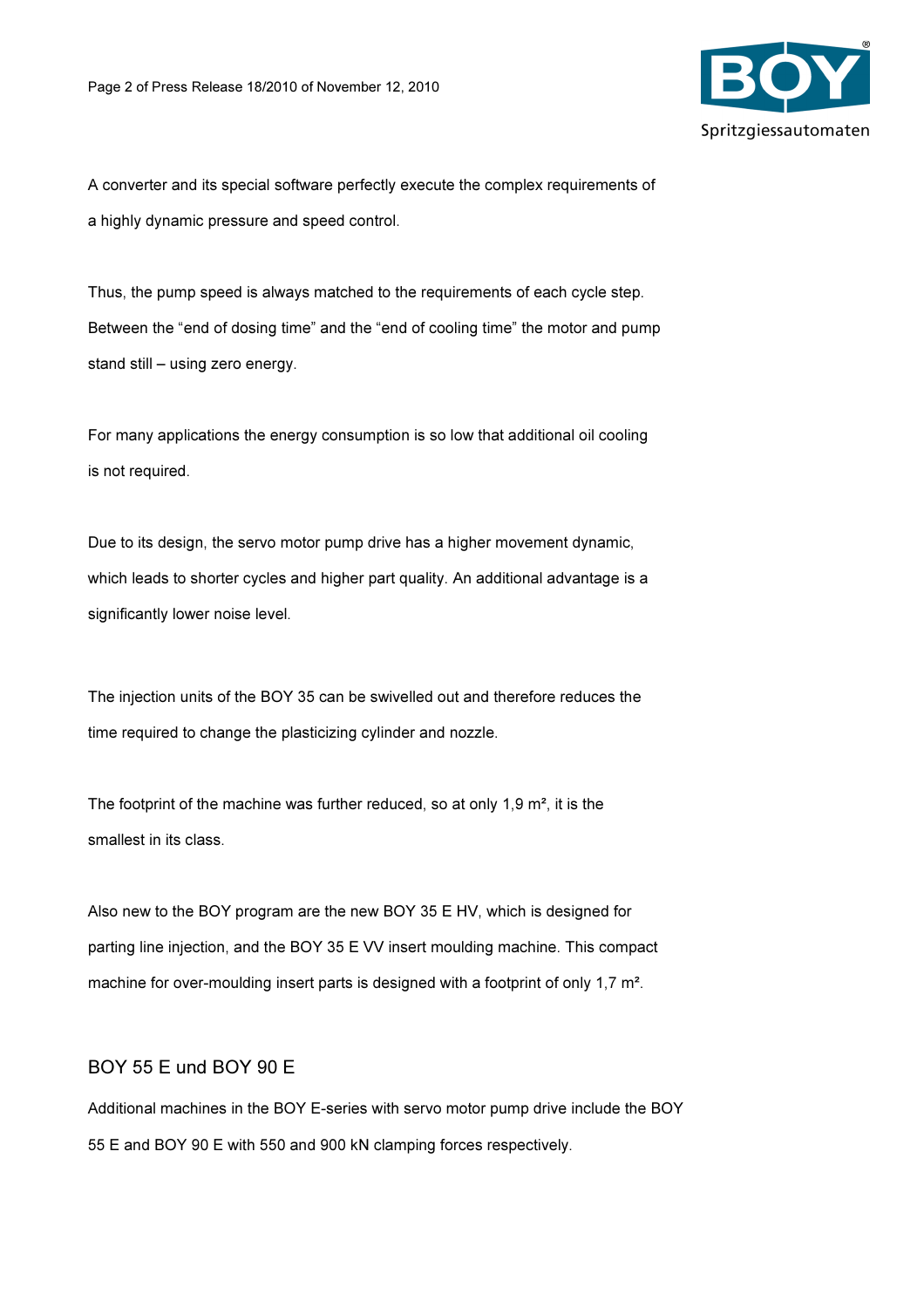

The BOY 55 E presented a hybrid version with a double pump for simultaneous ejection and a servo-electric screw drive. Screw caps were produced with very short cycle times.

The BOY 90 E produced fuse boxes from ABS with a shot weight of more than 200 grams. The energy saving feature of the BOY E-series machines was clearly demonstrated with this application.

#### BOY XS

Nine machines from the newly introduced BOY XS series were shown at K 2010. With this machine type micro and small parts with injection volumes between 0,1 and 8,0 ccm can be produced automatically, precisely and highly efficiently. The BOY XS is available as a horizontal and insert moulding machine. The footprint is only 0,8 and 0,6 square meters respectively.

During K 2010 the BOY XS series presented itself as an ultra-compact, versatile machine with loads of interesting applications. An ideal integration of periphery and handling equipment was the main focus of the shown machines. Without requiring additional footprint / floor space periphery for drying, conveying and colouring of plastic material can be positioned in a space saving way.

Due to the modular production process, the precision and efficiency of the BOY XS is increased significantly. A clean room application produced mini osteo-synthesis plate with a weight of only 0,1 gram and demonstrated the suitability of this machine for microinjection moulding. The completely clean-room compliant injection moulding machine ensures production at clean room class 6, ISO 14644-1 (this corresponds to former class 1000).

#### Proven technology

The production of thermoset parts was shown on a BOY 22 A (220 kN clamping force)